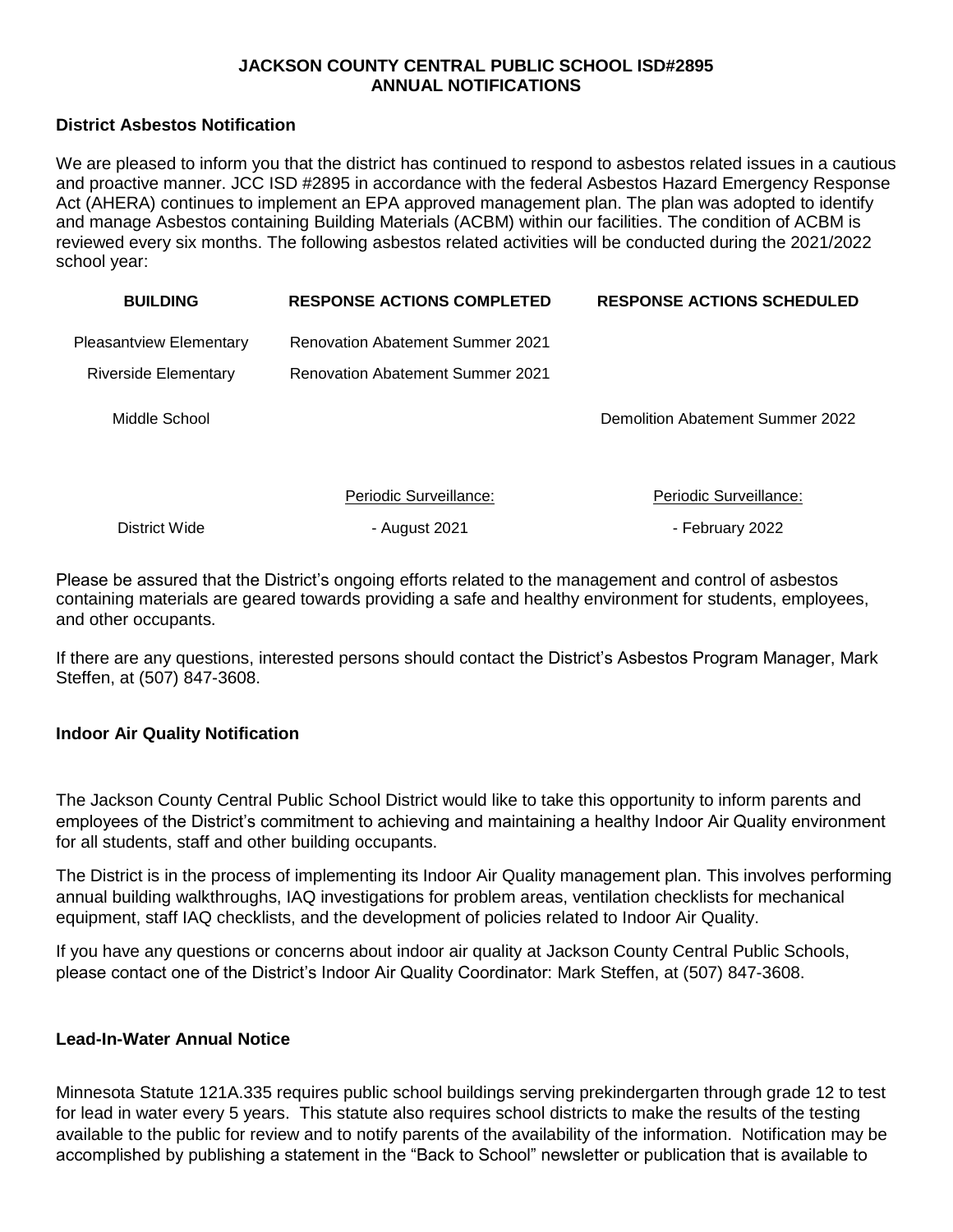staff, student, parents and the public.

Jackson County Central Public School District has historically conducted, and continues to conduct, Lead in Drinking Water testing per the Minnesota Department of Health's "Reducing Lead in Drinking Water: A Technical Guidance for Minnesota's School and Child Care Facilities" recommendations. The district has developed a lead in water management plan and testing program that complies with Minnesota Statute 121A.335, as well as recommendations from the Environmental Protection Agency's (EPA's) Lead Contamination Control Act (LCCA) of 1988 and the Minnesota Department of Health (MDH), and Minnesota Department of Education (MDE).

For more information on Jackson County Central Public School District's lead reduction and testing program, please contact Mark Steffen, at (507) 847-3608.